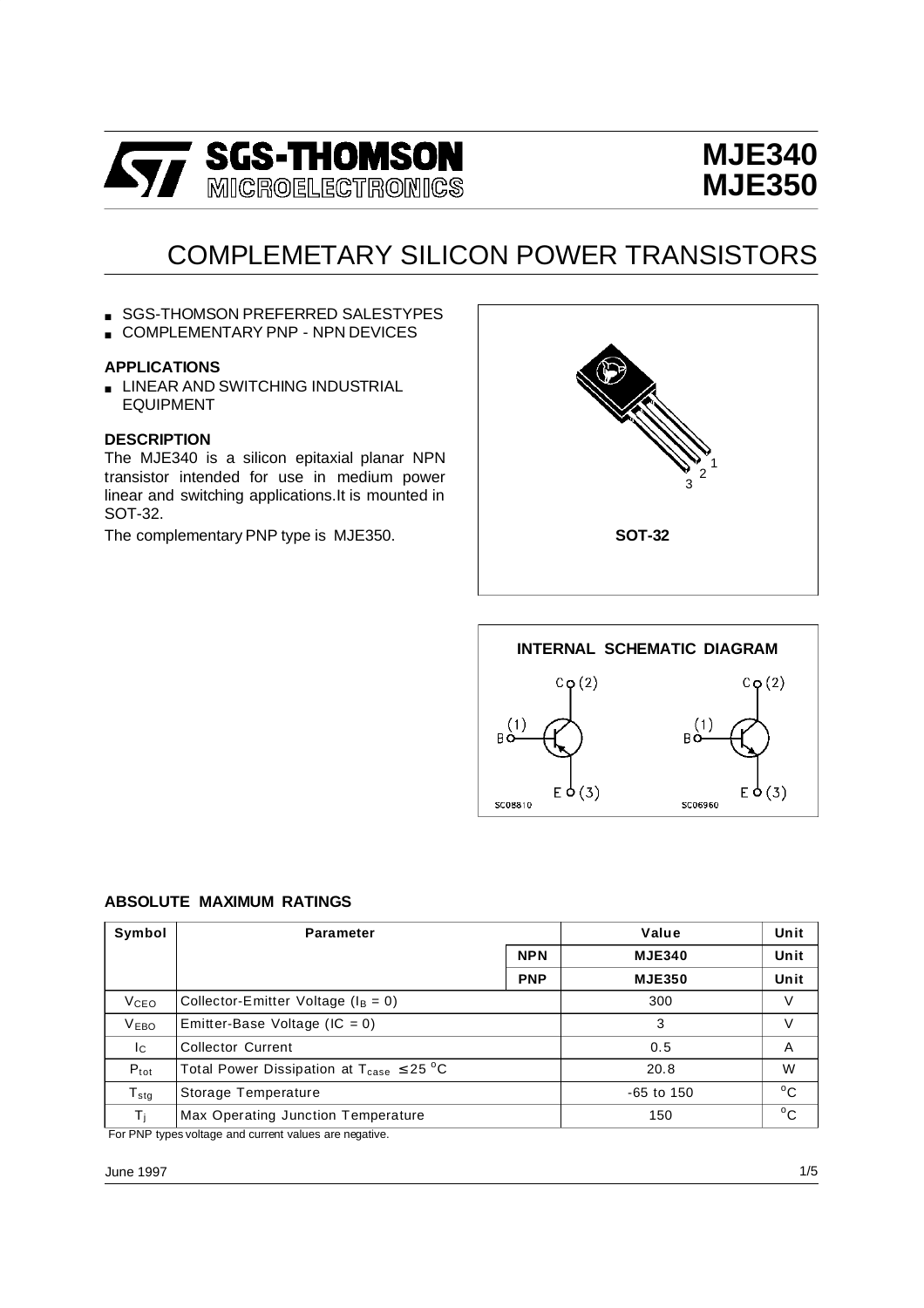#### **THERMAL DATA**

| $Rthi - case$ | Junction-case<br>Resistance<br>hermal | Max | ı<br>◡. | $^{\circ}$ C/W |
|---------------|---------------------------------------|-----|---------|----------------|
|---------------|---------------------------------------|-----|---------|----------------|

### **ELECTRICAL CHARACTERISTICS**  $(T_{\text{case}} = 25 \degree C \text{ unless otherwise specified})$

| Symbol           | <b>Parameter</b>                                       | <b>Test Conditions</b>             | Min. | Typ. | Max. | Unit   |
|------------------|--------------------------------------------------------|------------------------------------|------|------|------|--------|
| I <sub>CBO</sub> | <b>Collector Cut-off</b><br>Current ( $I_E = 0$ )      | $V_{CB} = 300 V$                   |      |      | 100  | μA     |
| <b>IEBO</b>      | Emitter Cut-off Current $V_{FB} = 3 V$<br>$(I_C = 0)$  |                                    |      |      | 100  | μA     |
| $VCEO(sus)*$     | Collector-Emitter<br>Sustaining Voltage<br>$(I_B = 0)$ | $c = 1$ mA                         | 300  |      |      | $\vee$ |
| $h_{FE}$         | DC Current Gain                                        | $I_{C} = 50$ mA<br>$V_{CF} = 10 V$ | 30   |      | 240  |        |

∗ Pulsed: Pulse duration = 300µs, duty cycle ≤ 2%

#### Safe Operating Area **Derating Curve** Derating Curve





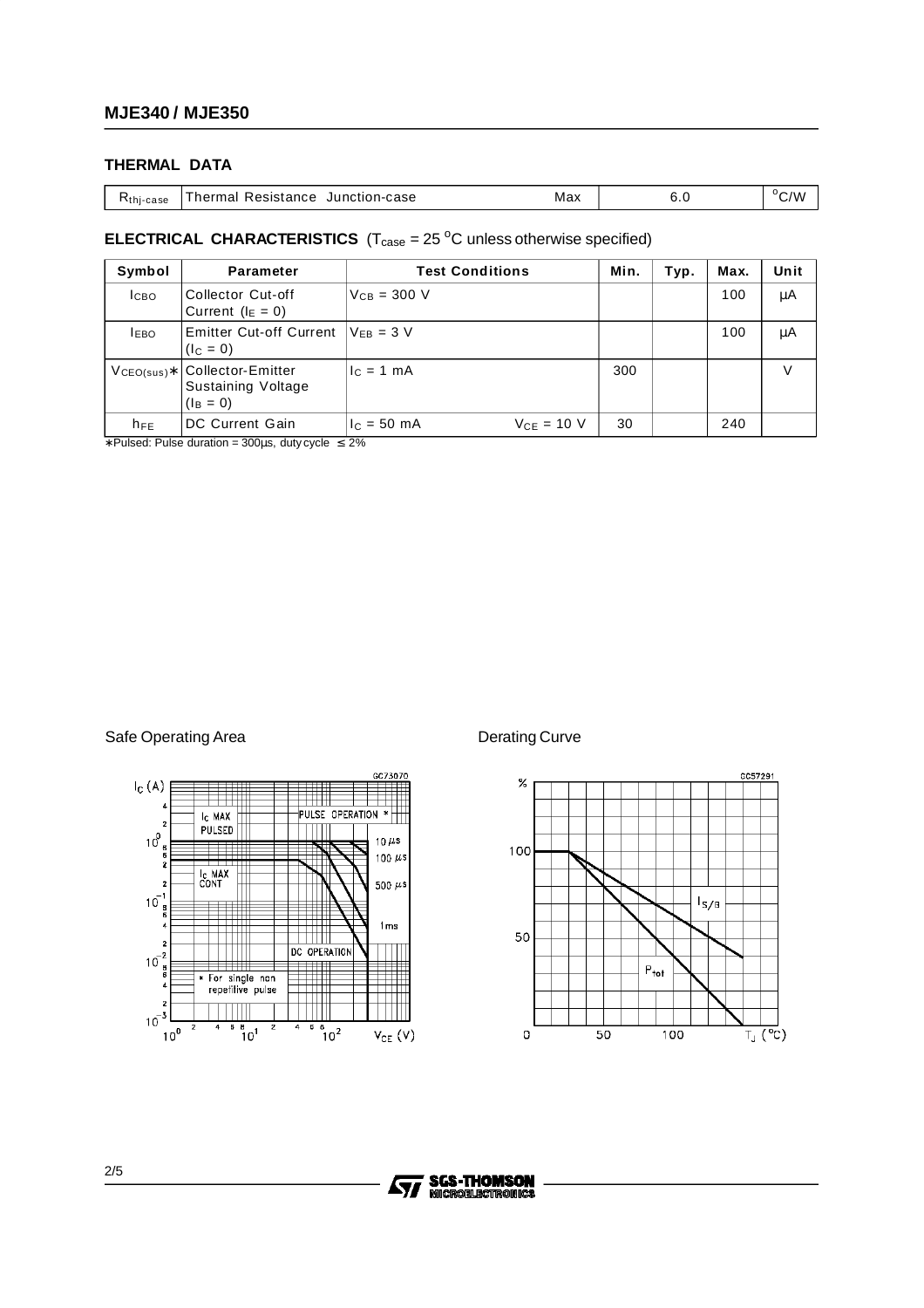#### DC Current Gain (NPN type)



Collector Emitter Saturation Voltage (NPN type)



DC Current Gain (PNP type)



Collector Emitter Saturation Voltage (PNP type)



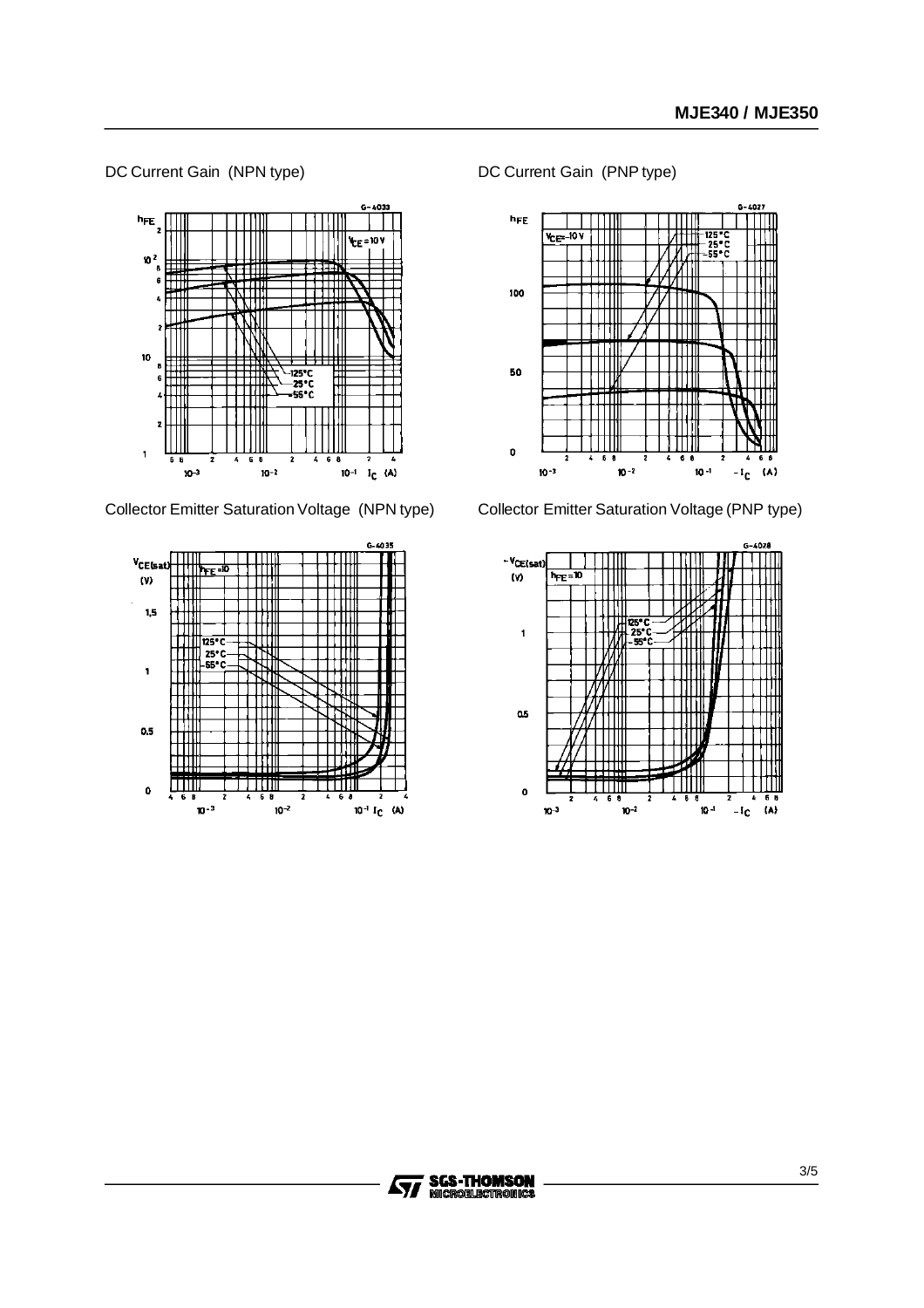| <b>SUI-34 (TU-TZ0) MEGHANIGAL DATA</b> |      |      |       |       |       |       |
|----------------------------------------|------|------|-------|-------|-------|-------|
| DIM.                                   | mm   |      | inch  |       |       |       |
|                                        | MIN. | TYP. | MAX.  | MIN.  | TYP.  | MAX.  |
| A                                      | 7.4  |      | 7.8   | 0.291 |       | 0.307 |
| B                                      | 10.5 |      | 10.8  | 0.413 |       | 0.445 |
| b                                      | 0.7  |      | 0.9   | 0.028 |       | 0.035 |
| b <sub>1</sub>                         | 0.49 |      | 0.75  | 0.019 |       | 0.030 |
| $\mathsf C$                            | 2.4  |      | 2.7   | 0.040 |       | 0.106 |
| c1                                     | 1.0  |      | $1.3$ | 0.039 |       | 0.050 |
| D                                      | 15.4 |      | 16.0  | 0.606 |       | 0.629 |
| e                                      |      | 2.2  |       |       | 0.087 |       |
| e3                                     | 4.15 |      | 4.65  | 0.163 |       | 0.183 |
| F                                      |      | 3.8  |       |       | 0.150 |       |
| G                                      | 3    |      | 3.2   | 0.118 |       | 0.126 |
| н                                      |      |      | 2.54  |       |       | 0.100 |
| H2                                     |      | 2.15 |       |       | 0.084 |       |



## **SOT-32 (TO-126) MECHANICAL DATA**

 $_{\rm e3}$ 

0016114